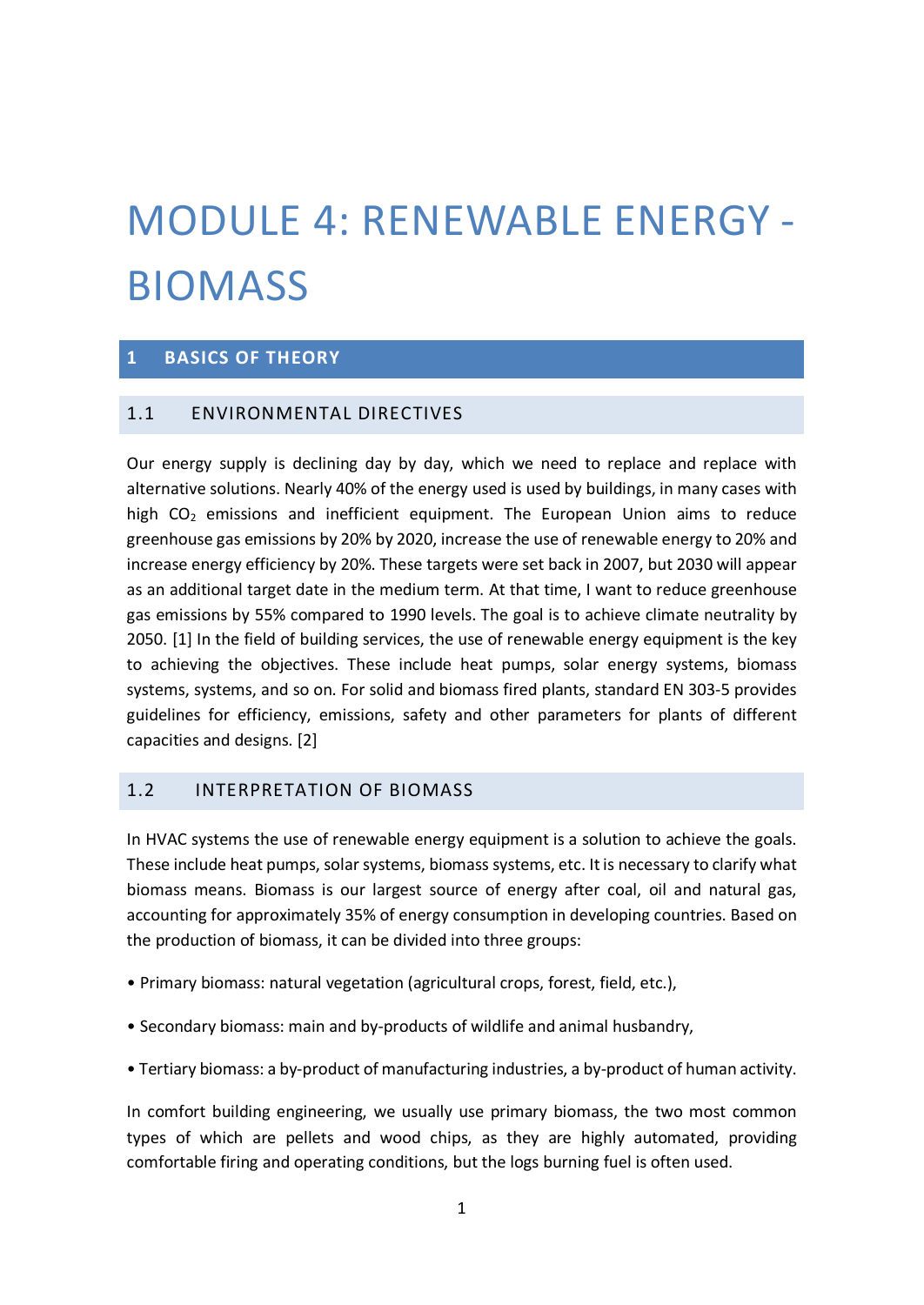In terms of agriculture, we can talk about the typical production and utilization of primary and secondary biomass, which is able to meet the fuel needs of comfort building services. Crop production for energy purposes provides an opportunity for producers, as they are still engaged in agricultural production, but the crop produced can be used as a renewable energy source.

Solid biomass is defined as plants grown for this purpose and intended for energy use, or as a set of by-products and waste from agriculture, forestry and the wood industry. As a byproduct of arable crop production, cereal straw, corn stalks and cobs, as well as other plant stem residues can be used for firing purposes. Of course, the by-products of the plantations can also be utilized: vines, fruit trees, etc. Depending on the material, the waste generated is dried, baled, shredded, mixed and then finally briquetted or pelletized. The calorific value of the fuel thus obtained exceeds the calorific value of some lignite, with a low sulfur content. As it mentioned earlier, the care of energy forests is a special branch of agriculture. Typically, non-agricultural areas are used for this purpose, where special tree plantations are planted, which can be harvested in large quantities in the shortest time, cheaply, with good combustion characteristics. The shortest cutting round is 1-4, while the longest is 20-25 years. Excellent varieties for this purpose e.g. hornbeam, maple, linden, willow, acacia.

Of course, not only solid biomass can be produced, but it is also a liquid energy carrier and can be made from agricultural products. For this purpose, plants with a high oil or fat content are used, for example. canola, sunflower, or soybean. This type of fuel is lead and sulfur free with a high octane number. Typical fuel produced is bioethanol, biomethanol.

During the utilization of secondary biomass, biogas is formed during the decomposition, fermentation and rot of plant and animal residues. According to its composition, approx. 65- 66% methane, 31% carbon dioxide, 3-4% other gases. Its characteristic odor is due to sulfurhydrogen. Suitable feedstocks for biogas production include by-products of sugar beet processing, some grasses, etc. The produced biogas can be utilized in a form similar to LPG. In the point of view of HVAC systems the use of these materials is not so typical.

Almost all organic materials, such as manure, faeces, food by-products, household waste, etc., can be used to produce additional biogas. [3] [4]

As it mentioned above, the typically used biomass fuel for heating is primary biomass, which is one of the oldest forms of heating. Whether logs or pellet will be burned, there's no difference between the processes that take place. Wood is a solid fuel, but it burns the majority (83% by weight) as wood gas. The percentage by mass burned in the gaseous form gives about 70% of its calorific value. Wood burning with a high flame of wood gas needs a large firebox. Excess oxygen-rich fresh air (preheated secondary air) heated around the gas flame must be provided, which is necessary because the energy-rich wood gas formed burns in this way. Because wood is a material grown in nature, the developmental stages of woodfire are not, or are only, very difficult to describe quite accurately. Rising temperatures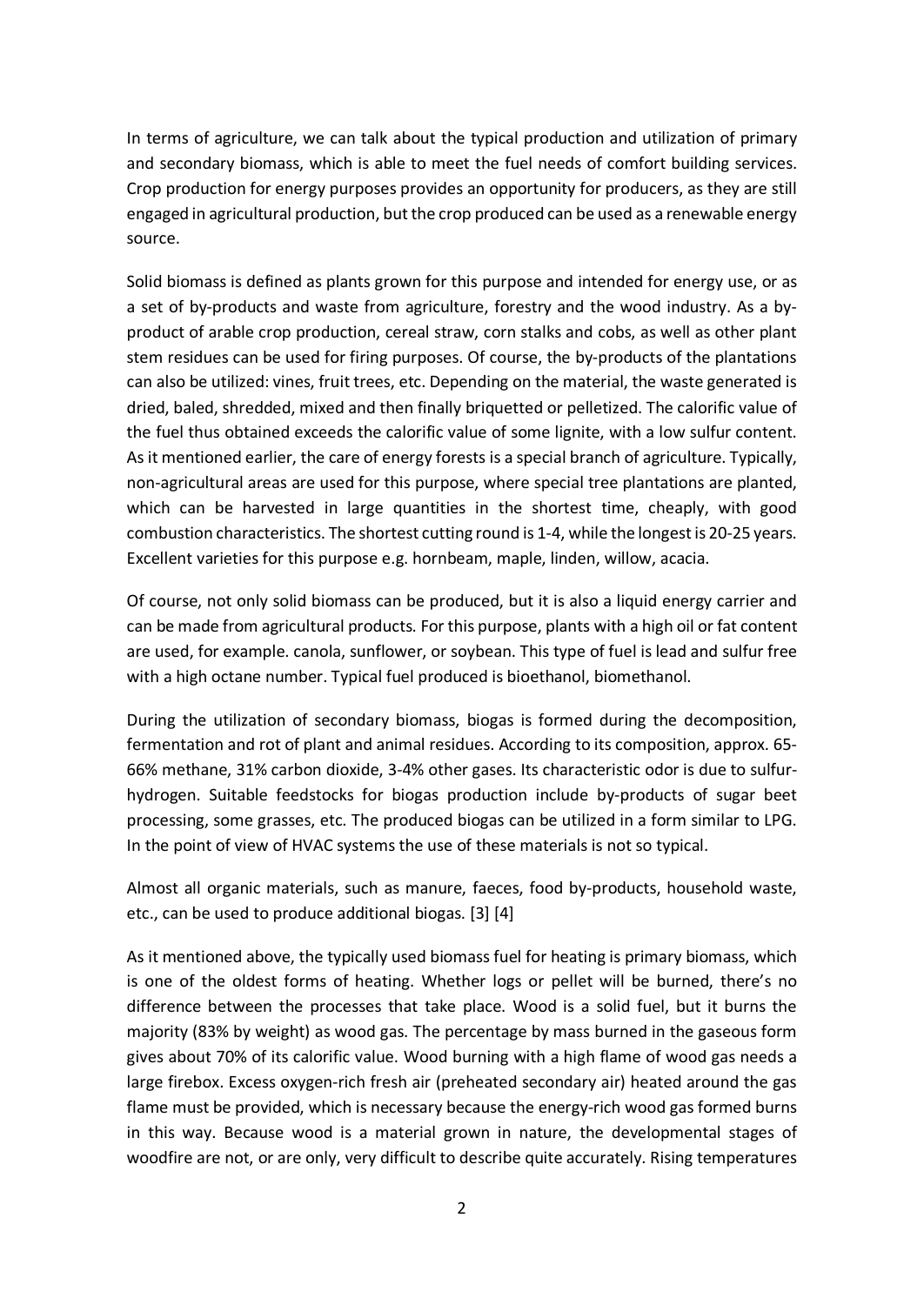and the combustion processes themselves are gradually pushing inwards from the surface of the wood. The moisture remaining in the air-dried wood is still 15-20% by weight. This moisture only leaves the wood at temperatures around 100 ° C. The components of wood begin to become liquid at the same time, their molecules begin to split and evaporate, and at 100-200 ° C the gases formed leave the wood very slowly. The earliest formed wood gases are ignited by the flame of the ignition paper, however, if the ignition flame is lost, the combustion process would stop. Up to 225 ° C, heat must be transferred to the wood so that the combustion process does not stop. This endothermic process is replaced by an exothermic process at an order of magnitude of 260 ° C, when excess heat is already generated. It decomposes completely and oxidizes to the reactive components of wood gas on the order of 1000 ° C to carbon and hydrogen. This means that perfect combustion requires a high temperature to prevent the release of imperfectly split hydrocarbons through the flue gas exhaust system into the environment. Perfect combustion produces CO2 and H2O. From an environmental point of view, therefore, wood burning is considered to be carbon neutral, as it releases just as much CO2 as it emits during its lifetime. Due to the fastescaping wood gas, not enough oxygen reaches the surface of the piece of wood, so it is increasingly converted into charcoal, which heats up at 50-800 ° C, as pure charcoal burns practically without flame, so it is not suitable for fireplaces, but is excellent for garden grilling. Solid fuel can be divided into combustible and non-combustible components. Combustible components are carbon, hydrogen, and sulfur. Non-combustible components are oxygen, nitrogen, moisture, and ash. Combustion of combustible biomass is simplified as follows: *C+O2=CO2*

*2H2+O2= 2H2O*

*S+O<sub>2</sub>= SO<sub>2</sub>* 

#### 1.3 DETERMINATION OF COMBUSTION AIR

To determine the actual amount of air needed for combustion, we need the amount of theoretical oxygen and the value of the excess air factor. A larger amount of air than the theoretical one must be used to burn the fuel perfectly. Excess air is expressed as an excess air factor  $(\lambda)$ , which gives the number of times the air actually used is the theoretical air demand. The theoretical amount of air required can be determined from the following equation:

*O2theo=1,867C+5,6H2+0,75S-0,7O2 [Nm3 /kg]*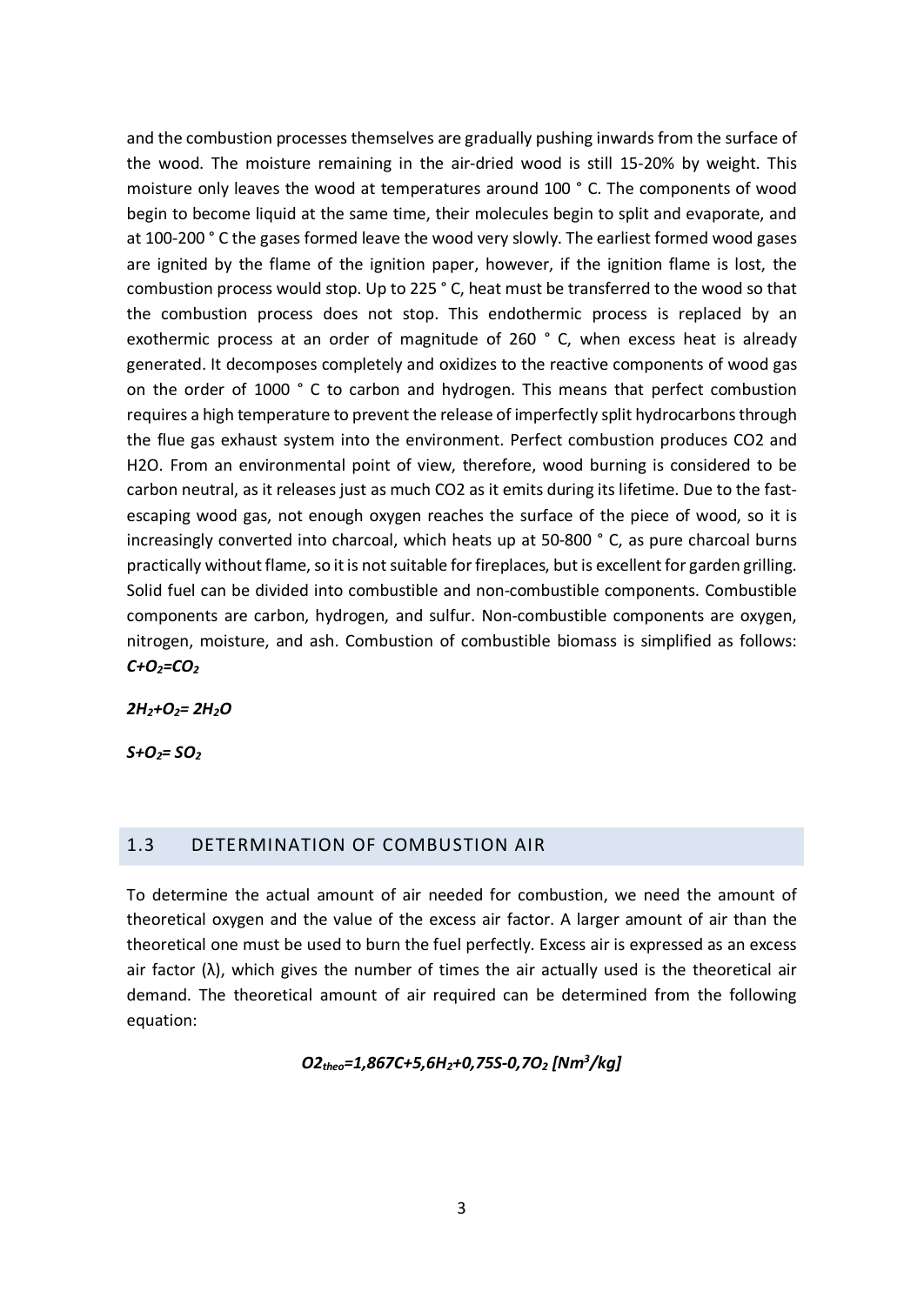Theoretical air demand contains 21% O2 and 79% N2. Based on this:

# *Lo=1/0,21\*O2theo=4,76O2theo [Nm3 /kg]*

Knowing the theoretical combustion air and the excess air factor, we can determine the amount of actual combustion air:

## *Lv=λ\*Lo [Nm3 /kg]*

The standard cubic meter (Nm3) is the volume unit of gas at  $0 °C$  (273.15 K) and 1.013bar. The value of the theoretical flue gas quantity is also required to determine the value of the excess air factor. This is defined as follows:

# *1,86\*C+0,683\*S+11,1\*H2+O2theo\*3,72=CO2+SO2+H2O+N2 [Nm3 /kg]*

The diagram below shows the combustion air demand of a solid fuel appliance of different capacities for combustion air at different temperatures. [5]



#### **figure 1: Combustion air demand of solid fuel devices**

It can be observed that the amount of combustion air required for a unit with the same power depends to a large extent on the room temperature, so a fireplace installed in a living space must provide more combustion air than a unit with the same power in an unheated room.

The use of proper combustion air is the most important parameter for operating the equipment. It affects not only the power that can be extracted, but also the amount of pollutants emitted, as the quality of combustion depends on it. Figure 2 is a diagram illustrating the burnout of a charge in a manual solid fuel boiler, with different amounts of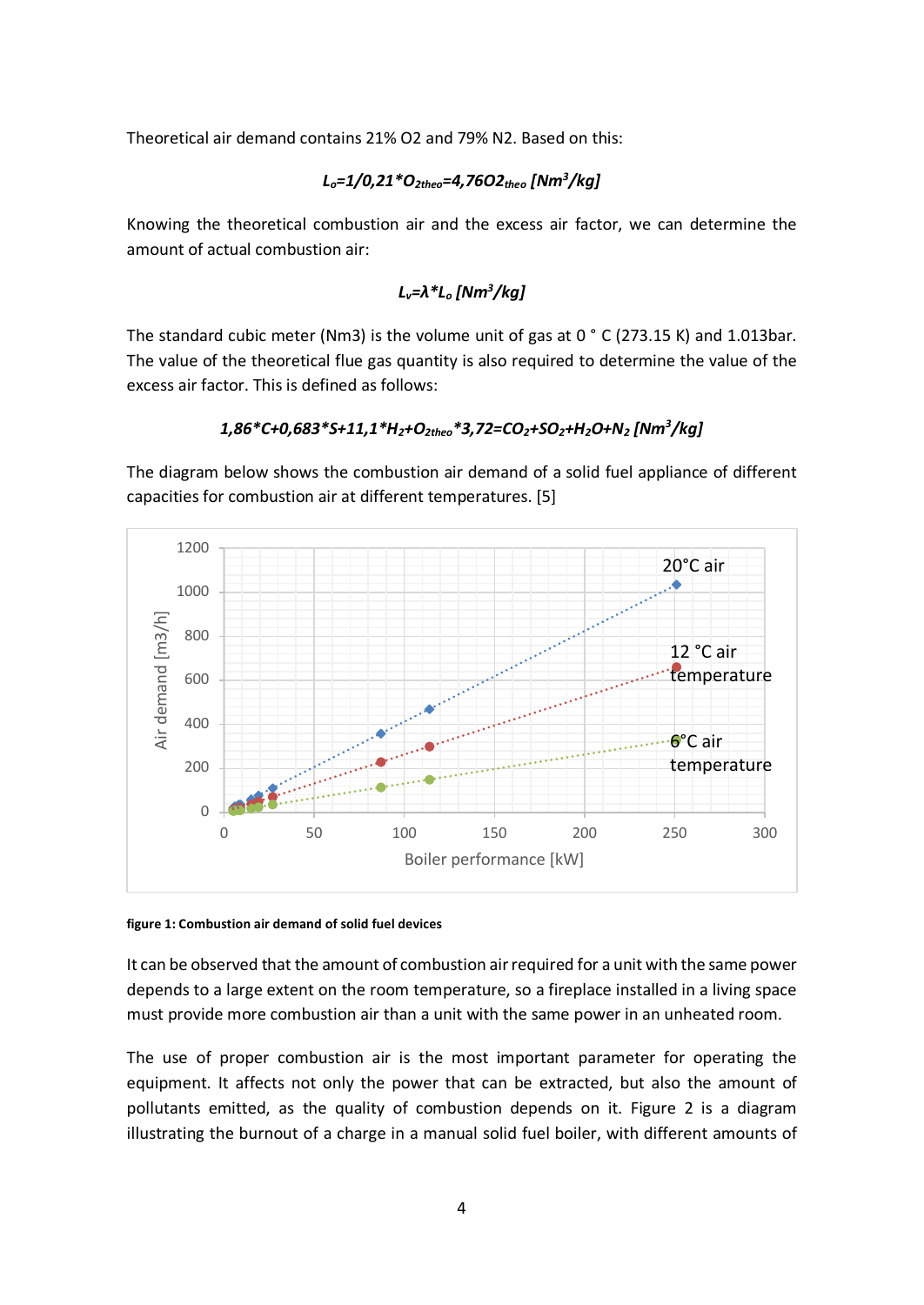

**figure 2: CO emissions from a solid fuel boiler with different combustion air supplies**

The dimensionless curves in Figure 2 indicate the combustion air for each plant with a flow rate. The flow rate is the quotient of the free combustion air inlet cross-section and the nominal air intake cross-section. It can be observed that the combustion process is characterized by high CO emissions even in the case of too high or too low combustion air quantities, which differs greatly from the emission limit value set in the figure as a constant line. With a properly sized combustion air supply, the emission values can be kept within the permissible range after the normal firing stage has been reached. In the case of automatic dosing boilers with adequate combustion monitoring (eg automatic dosing pellet boilers), the emission values are much more favorable in the normal firing phase. [6]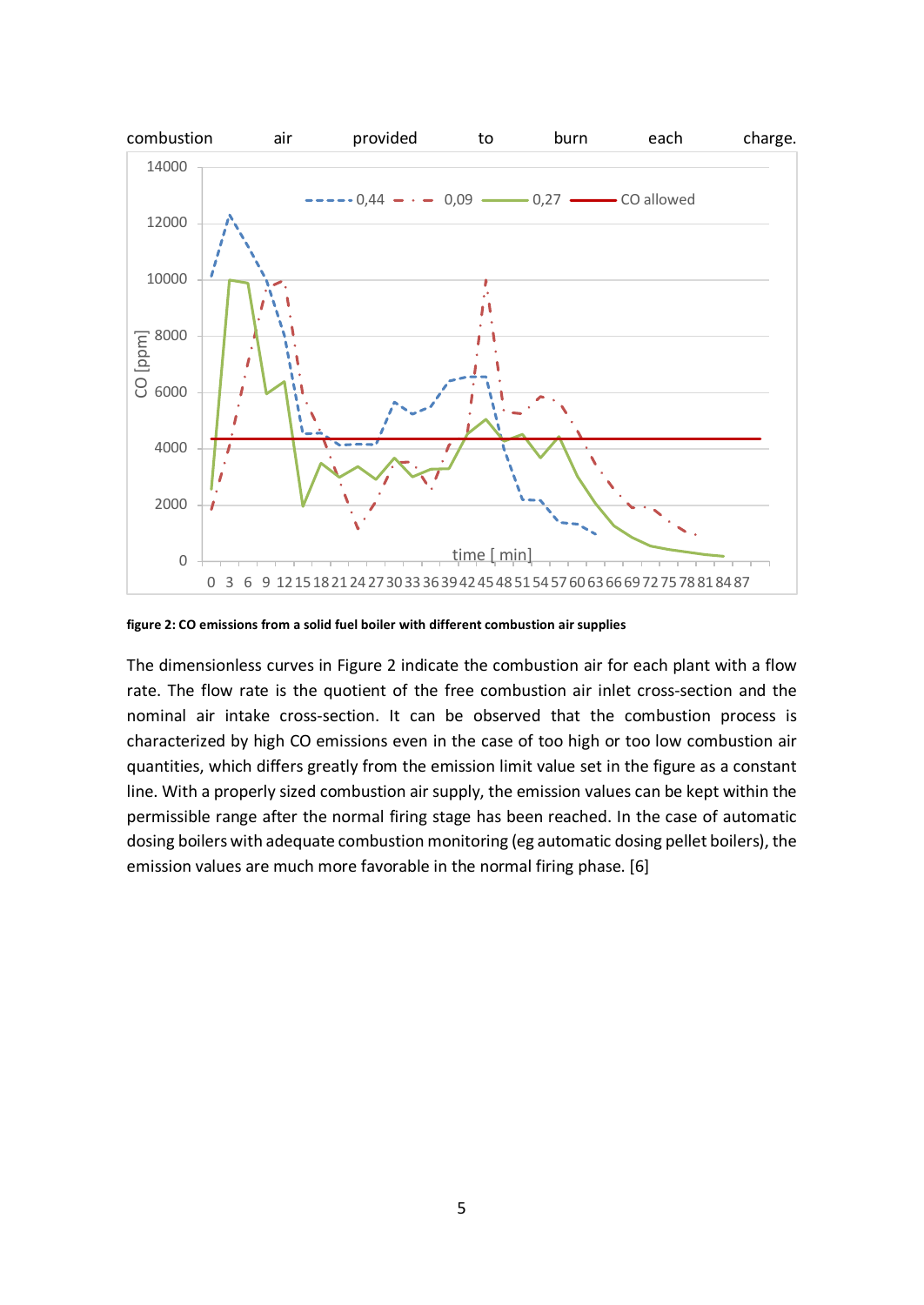

**figure 3: CO emissions for automatic pellet boiler**

It can be seen in Figure 3 that the carbon monoxide emissions are constant during the normal firing phase following the heating phase. This value is maintained by the boiler automation until the appliance is switched off. When switched off, a large amount of air is mixed into the combustion chamber of the appliance by the boiler fan, which suppresses the fire burning inside. High CO emissions indicate imperfect combustion entering the declining phase.

# 1.3.1 FIREPLACE AIR SUPPLY

In the case of fireplaces, the determination of the combustion air works on the same principle as described above. However, in the case of fireplaces, special needs means that they are



**figure 4: Closed combustion chamber fireplace (www.ecofire.hu)**

placed in the living space. As these devices operate in long-term living quarters, an adequate air supply also plays a life-saving role. Modern residential building layouts are characterized by a central design of the kitchen-living room-dining room, in which these devices are placed. The operation of a fireplace based on the principle of gravity discharge is adversely affected by any forced flow generating equipment that can suck out the exhaust product. In the case of the aforementioned residential building arrangement, such a device can be

e.g. the kitchen has a cooker hood. In the case of open-burning fireplaces, it is necessary to lock the devices that create the forced flow, independent of the operation of the fireplace, so that their joint operation cannot develop. A more modern solution is to use enclosed-type fireplaces that suck combustion air into the firebox through a sized air duct. This air supply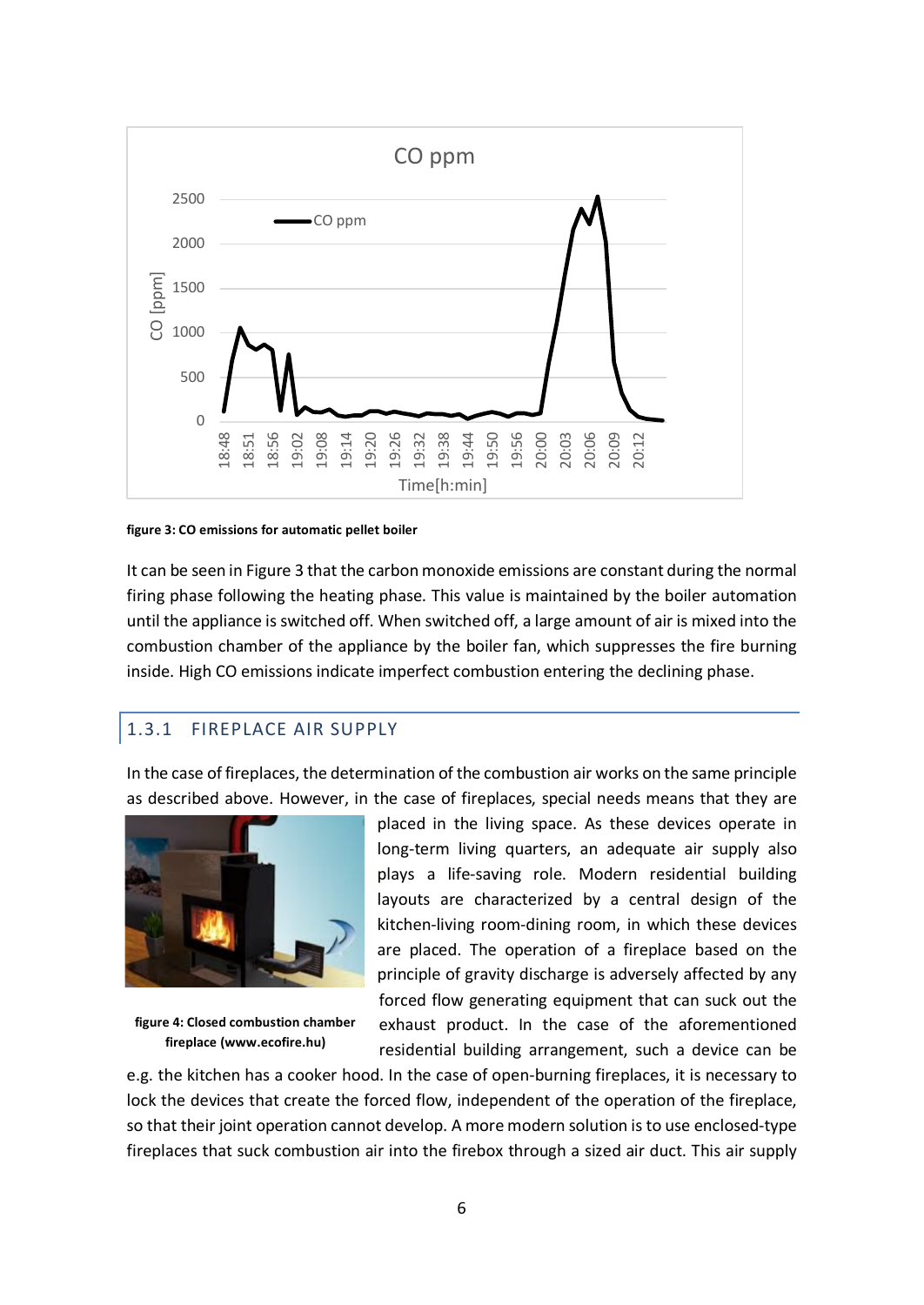can also be implemented in the case of scaled, gravity-operated or flue-gas fan equipment. The essence of the plant is that the entire operation of the fireplace is independent of the room air. The interpretation of the complete chimney circuit is discussed in the chapter on flue systems.

# **2 MAIN ELEMENTS OF BIOMASS FUEL SYSTEMS**

A systems approach is also important and essential for biomass fuel plants. It is not enough to simply inspect the equipment, the entire system must be designed together with the associated system components. Biomass fuel-based heating and domestic hot water production systems consist of four basic pillars. The main component of the system is the boiler, which is directly connected to a flue system. The air supply discussed above can be considered as the third system element and finally, but not least, the system becomes complete with the supplied heat dissipation and heat storage system elements.

# 2.1 BOILERS

In the case of heating residential and public buildings with a central biomass boiler, we can distinguish the combustion equipment from several perspectives:

- in terms of fuels used,
- in terms of firing technology,
- manual, or automatic dosing,
- with- or without automatic combustion rgeulator, etc.

In the following, we approach the main parameters and main operating characteristics in terms of manual or automatic dosing. In modern building engineering, energy efficiency, environmental awareness and outstanding comfort meet the most important requirements that an end user expects from a piece of equipment.

# 2.1.1 MANUAL-FED BOILER



**figure 5**

Conventional boilers are typically made up of three main segments. In the middle there is the firebox, below it the ash door, which is also the draft regulator of the combustion air, and above the firebox the secondary air inlet, which can also be used for maintenance and cleaning. For safety reasons, there is a boiler temperature limiting valve in the boiler that

maximizes the flow temperature leaving the boiler. The valve is connected in a chain to the boiler's draft control door, which controls

the amount of combustion air entering the firebox by continuously moving it. If the water temperature in the boiler approaches the set limit, it reduces the **www.netkazan.hu**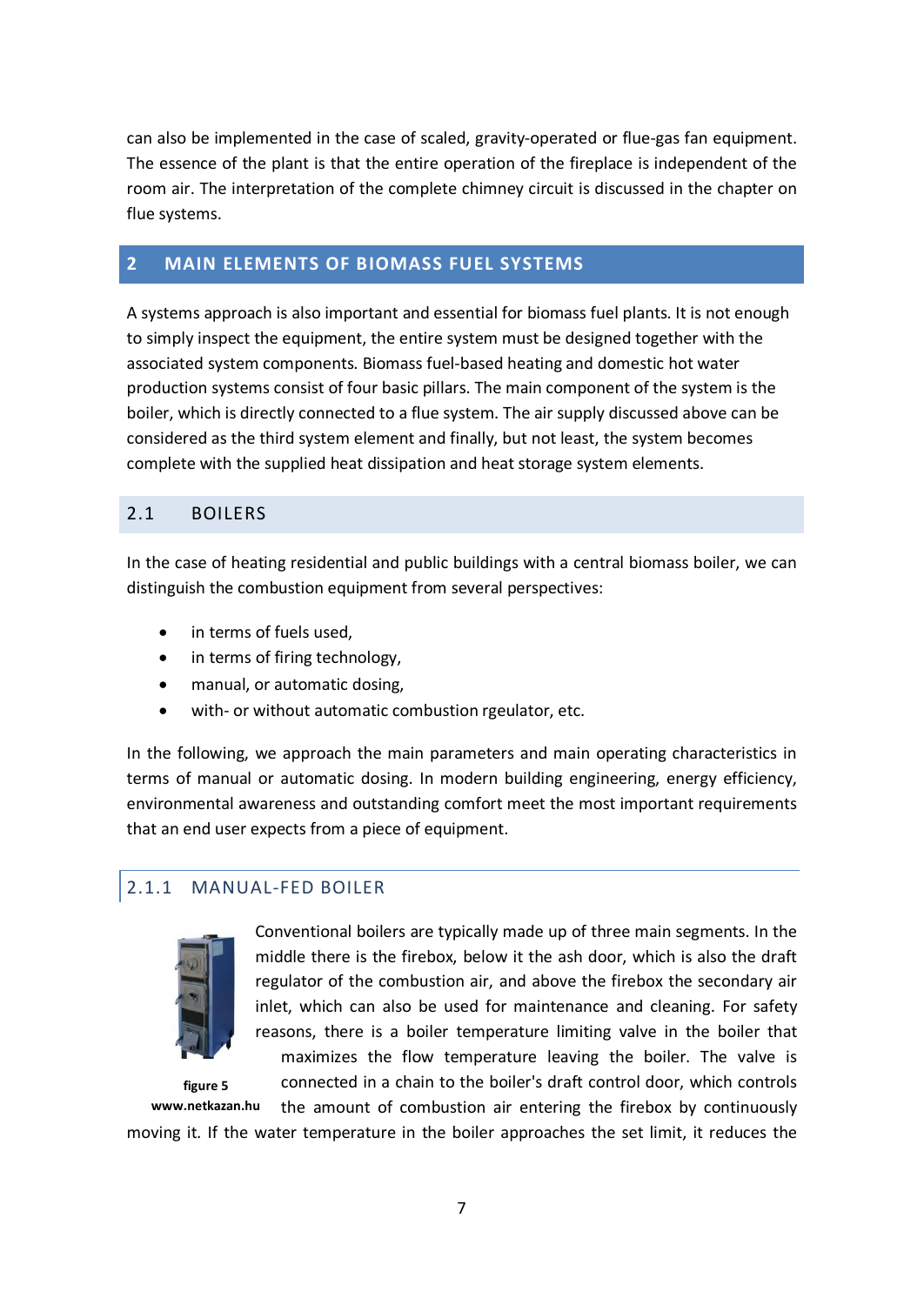output by closing it continuously, preventing any overheating. This procedure is impeccable from a safety point of view, but it is unfavorable in terms of recoverable power or emissions.



**figure 6: Development of CO emissions due to draft control [6]**

Figure 6 shows the effect of continuous movement of the draft regulator on the carbon monoxide emitted. Continuous movement of the safety valve "spoils" the firing, resulting in high CO emissions. Compared to Figure 2, it can be observed that with a properly adjusted air supply, the amount of CO emitted is demonstrably lower. The efficiency of these plants reaches around 75-80%, but is highly dependent on the quality of the fuel burned. When burning logs, the moisture content of the fuel can be a high risk, which greatly affects the efficiency of the boiler, its emissions and the output that can be extracted.

# 2.1.2 WOOD GASIFICATION BOILER

Compared to conventional solid fuel boilers, the operation of wood gasification boilers shows a more energy-efficient, modern solution. In the case of equipment operating on the principle of tradition, the charge placed in the firebox burns through simple control processes as described above. Much of the recoverable power is discharged through the flue. Thanks to the special design of wood gasification boilers, it can also burn gases that burn at higher temperatures, thus providing a much better efficiency for the equipment. This type of combustion can only be achieved with an adequate supply of combustion air. In the case of devices with a rudimentary design, this was controlled only mechanically by air dampers. In the case of more modern boilers, the combustion air is solved with combustion air fans controlled by an electronic controller. There are two technical solutions to this design. In one case, the combustion juice is pushed by the fan so that the colder air surrounding the boiler passes through the fan, extending its life. In the other design, the fan sucks the combustion air on the flue gas side, so that the very high-temperature combustion product also passes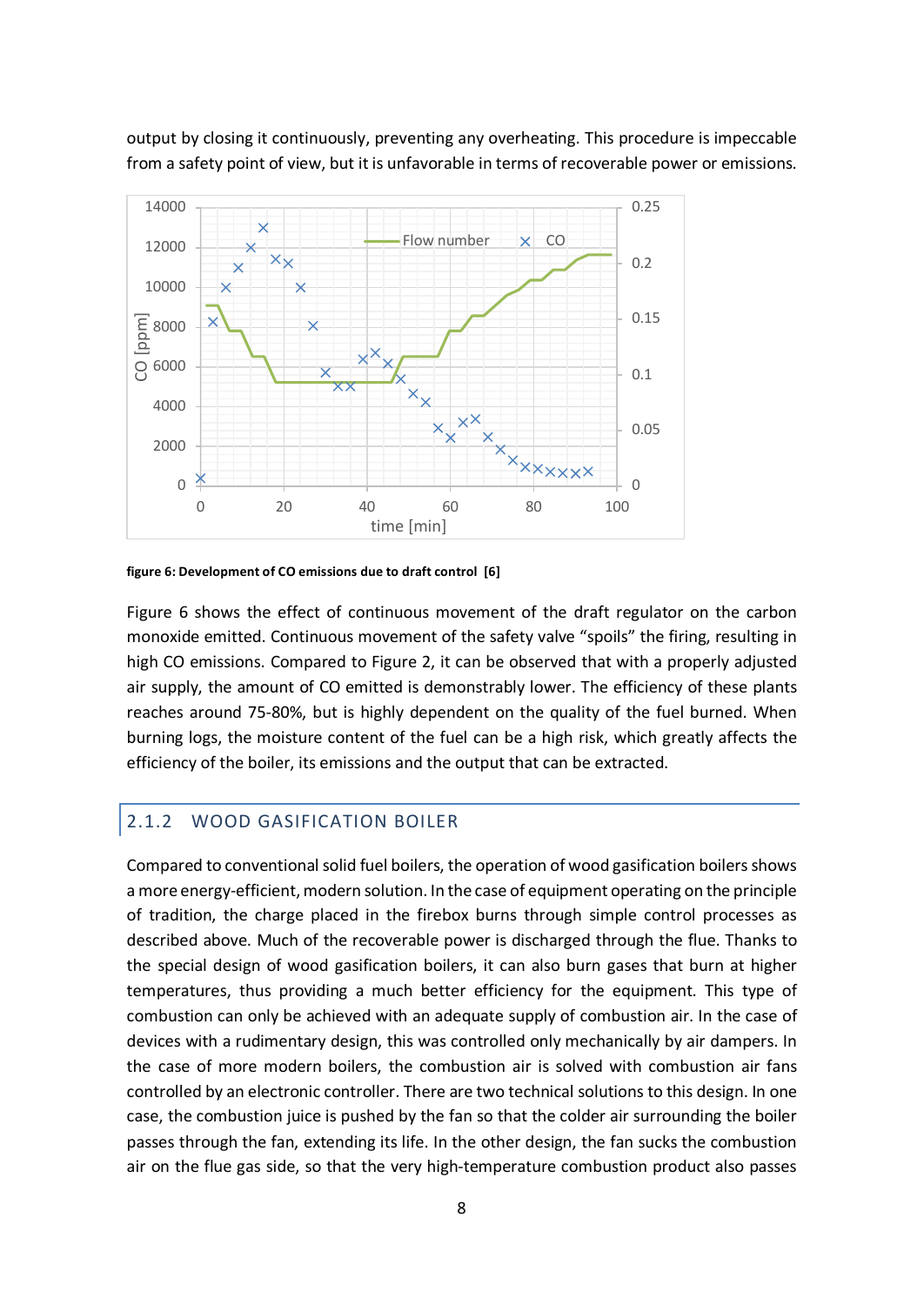through it, which means a higher load on the system component. State-of-the-art wood gasification boilers can achieve efficiencies of 90-93%, and a full charge is used in the firebox for up to 12 hours. This not only gives us energy-efficient equipment, but is also much more convenient in terms of operation compared to conventional solid-fuel equipment!

# 2.1.3 AUTOMATIC FEEDING PELLET OR WOOF CHIPPED BOILER

The most efficient and most automated type of combustion equipment that can be used in single-family homes is the automatic feed pellet or wood chip boiler. The control of the combustion air of the device is similar to modern wood gasification boilers, here too it is done through a controlled fan. Thanks to the fine-grained fuel, the pellets or wood pulp can also be delivered to the unit via an automatic feeding system. There are several ways to dispense fuel, some examples of which are shown below. The lambda probe integrated in the flue gas nozzle is responsible for the combustion monitoring, which typically regulates the amount of oxygen in the combustion product. With the help of the oxygen sensor, the automation signals the fan and the fuel supply system. These devices can modulate a very wide spectrum depending on the product. More advanced products can operate in the power range of up to 30-100%. As a result, the equipment competes with modern gas boilers in terms of operation.

In the laboratory, we tested the combustion efficiency of the equipment with several different pellet compositions, at the same modulation level.

The composition of the fuels burned is given in Table 1.

|                             |               |           | Fuel Type             |                          |                                                       |
|-----------------------------|---------------|-----------|-----------------------|--------------------------|-------------------------------------------------------|
| Characteristics             | 100%<br>beech | 100% pine | 100% pine, w/<br>bark | 50%<br>beech<br>-50% oak | 30% beech,<br>30%<br>oak,<br>30%<br>al<br>10%<br>der, |
|                             |               |           |                       |                          | pine                                                  |
| value<br>Heating<br>[MJ/kg] | 20,00         | 19,00     | 17,69                 | 17,45                    | 17,53                                                 |
| Ash content<br>[%]          | 0,50          | 2,35      | 2,42                  | 0,98                     | 0,77                                                  |
| Coal content<br>[%]         | 44,0          | 46,2      | 47,1                  | 46,34                    | 47,2                                                  |
| Hydrogen content<br>[%]     | 6,50          | 5,60      | 5,80                  | 5,48                     | 5,49                                                  |

#### **táblázat 1 Eltüzelt pellet fajták**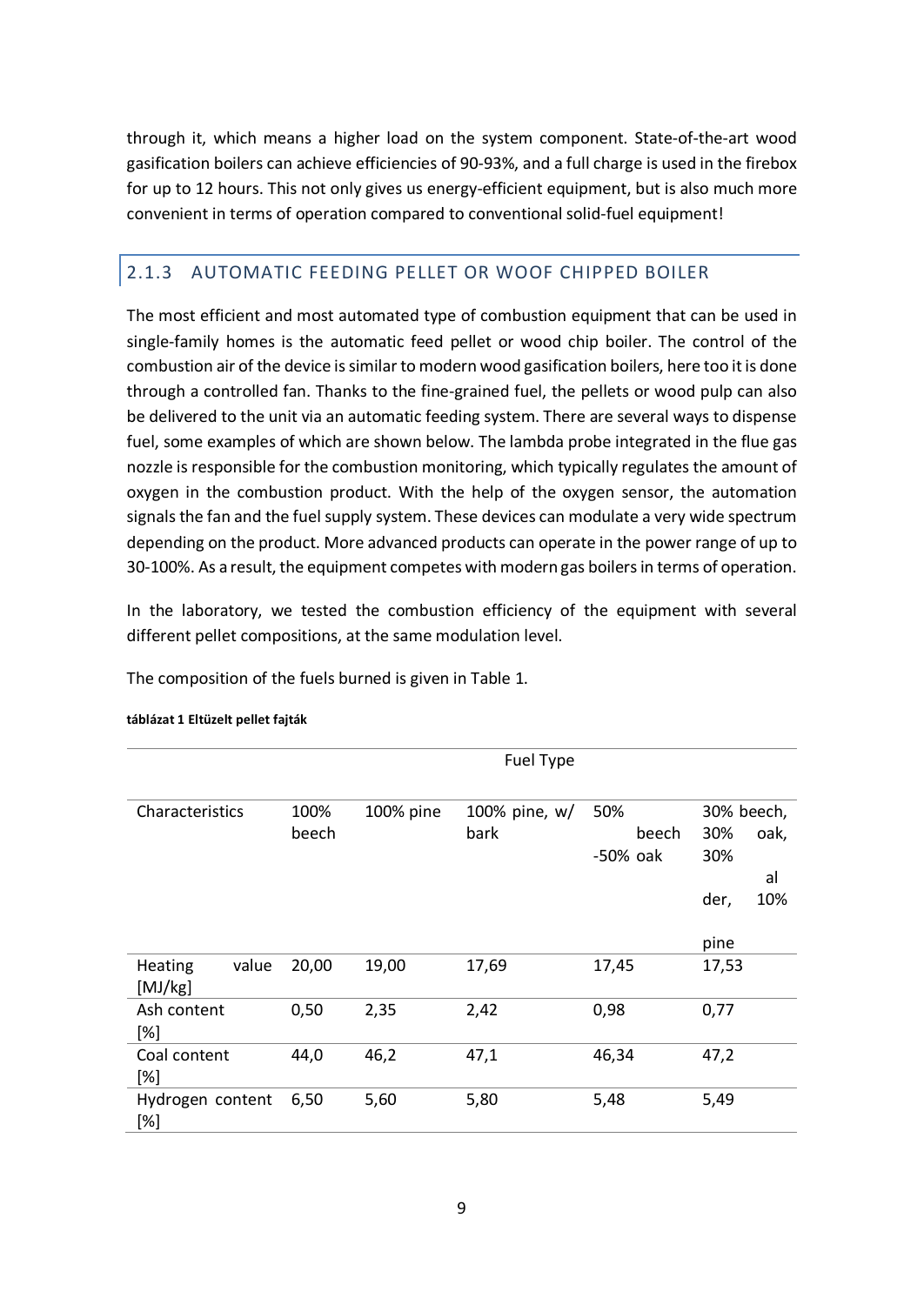| Nitrogen content 0.75<br>[%] |                 | 0.31  | 0.34  | 0,83  | 0.356 |  |
|------------------------------|-----------------|-------|-------|-------|-------|--|
| Sulfur content [%]           | 0.05            | 0.062 | 0.086 | 0,053 | 0.055 |  |
| Oxygen<br>[%]                | content<br>42.0 | 39.2  | 39.32 | 39,07 | 40.25 |  |

The measurements lasted for 100 minutes for each of the different pellets, starting form the warm-up phase of the device until the device was switched off. The operation of the device can be divided into the following sections:

- 1. Ignition Preparation (Pre-ventilation),
- 2. Cold Start,
- 3. Heating Stage,
- 4. Normal Stage,
- 5. Burnout Stage.

From the pellet compositions shown in Table 1, it can be clearly seen that the various components differ slightly from each other, so the expected significant difference in terms of combustion efficiency did not occur (Figure 3). There was a difference of less than 4% between the highest and the lowest measured combustion efficiency. This result is also supported by international publications regarding boiler efficiency. [7] The moisture content of all pellet fuels was below 7%, which is well in line with the air-dry fuel criterion





Preliminary examination of pellet fuels with different compositions revealed that the basic operation of the boiler is not affected by the pellet composition. The bark-free 100% pine composition pellet was then selected and tested over the entire modulation range of the device with an expanded set of measured parameters. For the analysis of the flue gas, an MRU Optima 7 type flue gas analyzer was used to measure the flue gas components listed in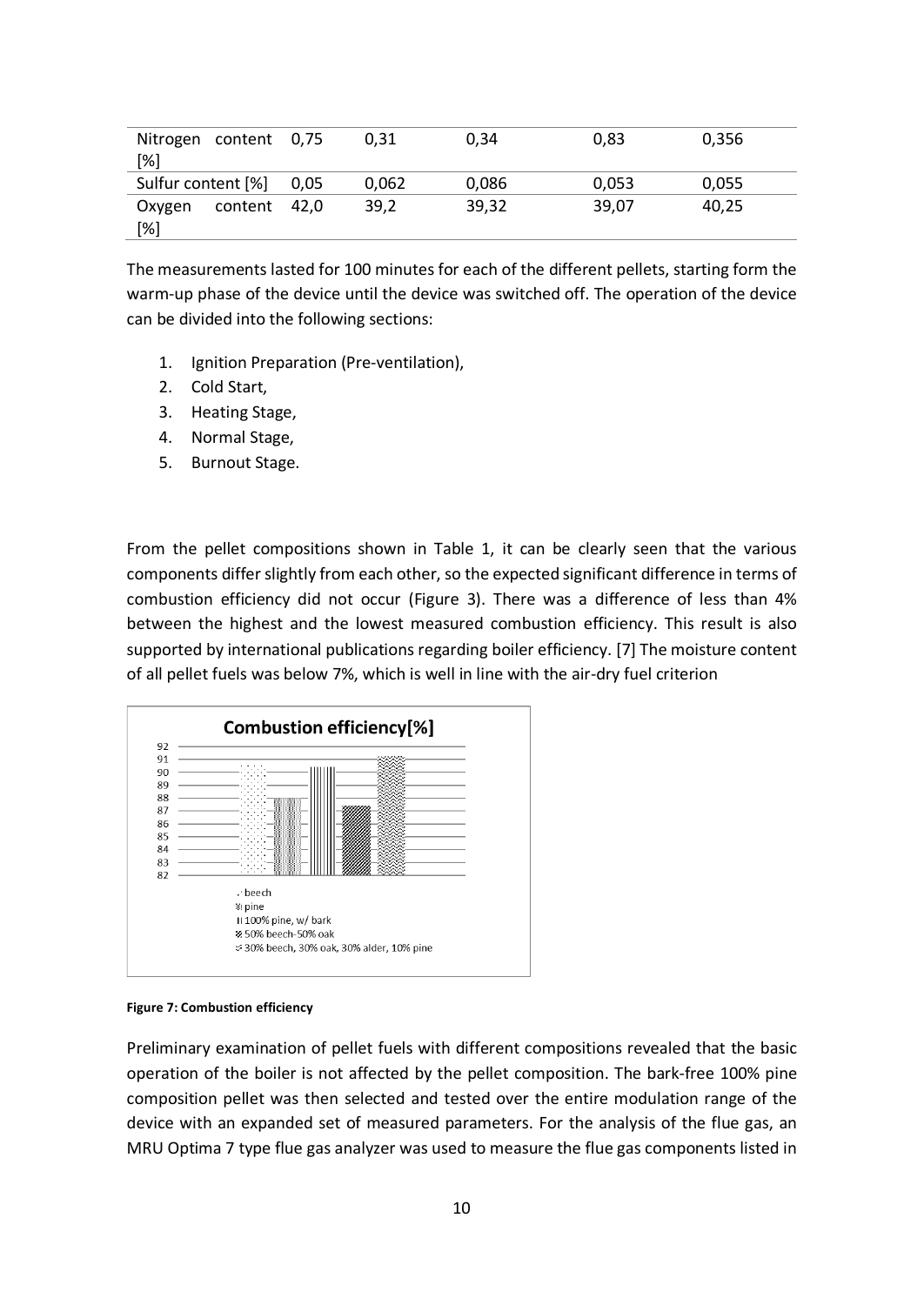Table 2, and similarly to the previous measurement, the other characteristic values required for the measurement were recorded.**2. táblázat: Mért paraméterek**

| Sign of measured<br>parameter       | Unit                         | Name of measured parameter             |  |
|-------------------------------------|------------------------------|----------------------------------------|--|
| O <sub>2</sub>                      | %                            | Oxygen content of flue gas             |  |
| CO <sub>2</sub>                     | %                            | Carbon dioxide content of flue gas     |  |
| CO                                  | ppm                          | Carbon monoxide content of flue<br>gas |  |
| <b>NOx</b>                          | ppm                          | Nitric oxide content of flue gas       |  |
| SO <sub>2</sub>                     | ppm                          | Sulfur dioxide content of flue gas     |  |
| $\Delta p_{k\acute{e}m\acute{e}ny}$ | Pa                           | Chimney draft                          |  |
| $t_{fg}$                            | °C                           | Combustion product temperature         |  |
| λ                                   | $\qquad \qquad \blacksquare$ | Excess air factor                      |  |
| qΑ                                  | %                            | Flue gas loss                          |  |
| $m_{\nu iz}$                        | 1/min                        | Heating medium mass flow               |  |
| $t_{fw}$                            | $\rm ^{\circ}C$              | Flow temperature                       |  |
| $t_{r}$                             | °C                           | Returning medium temperature           |  |

#### **Measurement Results**

The operating characteristics of the device are well characterized by the development of the temperature of the heating medium during the examined period, which is illustrated in Figure 4. After the short ignition preparation phase, an interval of about 15 minutes of the rapid warm-up phase can be observed. After this, the combustion enters a normal, controlled air supply phase, which is similar in nature to gas boilers. This is very different from traditional solid fuel boilers, as no sharpening, peak or declining fires can be observed in the firebox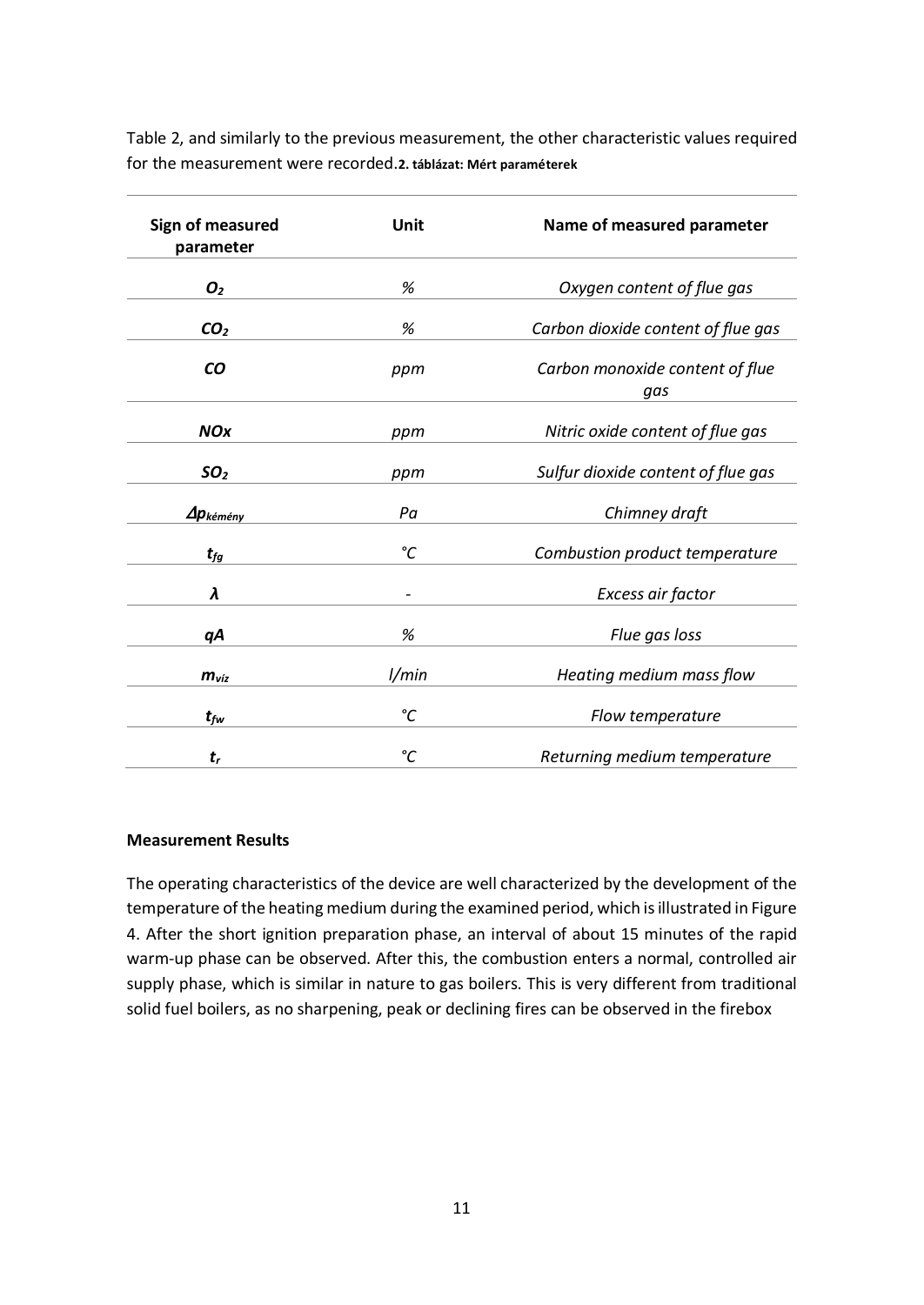

**Figure 8: Characteristics of a controlled combustion stage**

The load levels of the device were set between 50-100% in manual mode, with 10% increments. Figure 5 shows the combustion efficiencies thus obtained. As the load increases, the losses from the flue gas increase due to the rising flue gas temperature. However, it can be observed that even in the case of the highest combustion product loss, the qA loss term does not exceed an average value of 8% during the examined firing period. The results shown in Figure 5 refer to a normal firing stage and do not include the heating stage as well as the burnout stage. During the burnout phase, the flue gas fan of the appliance mixes a large amount of air into the combustion chamber, which is well reflected in the values of the excess air factor. At the same time, the qA flue gas loss term increases (Figure 10.).



**Figure 9: Combustion efficiency as a function of boiler load**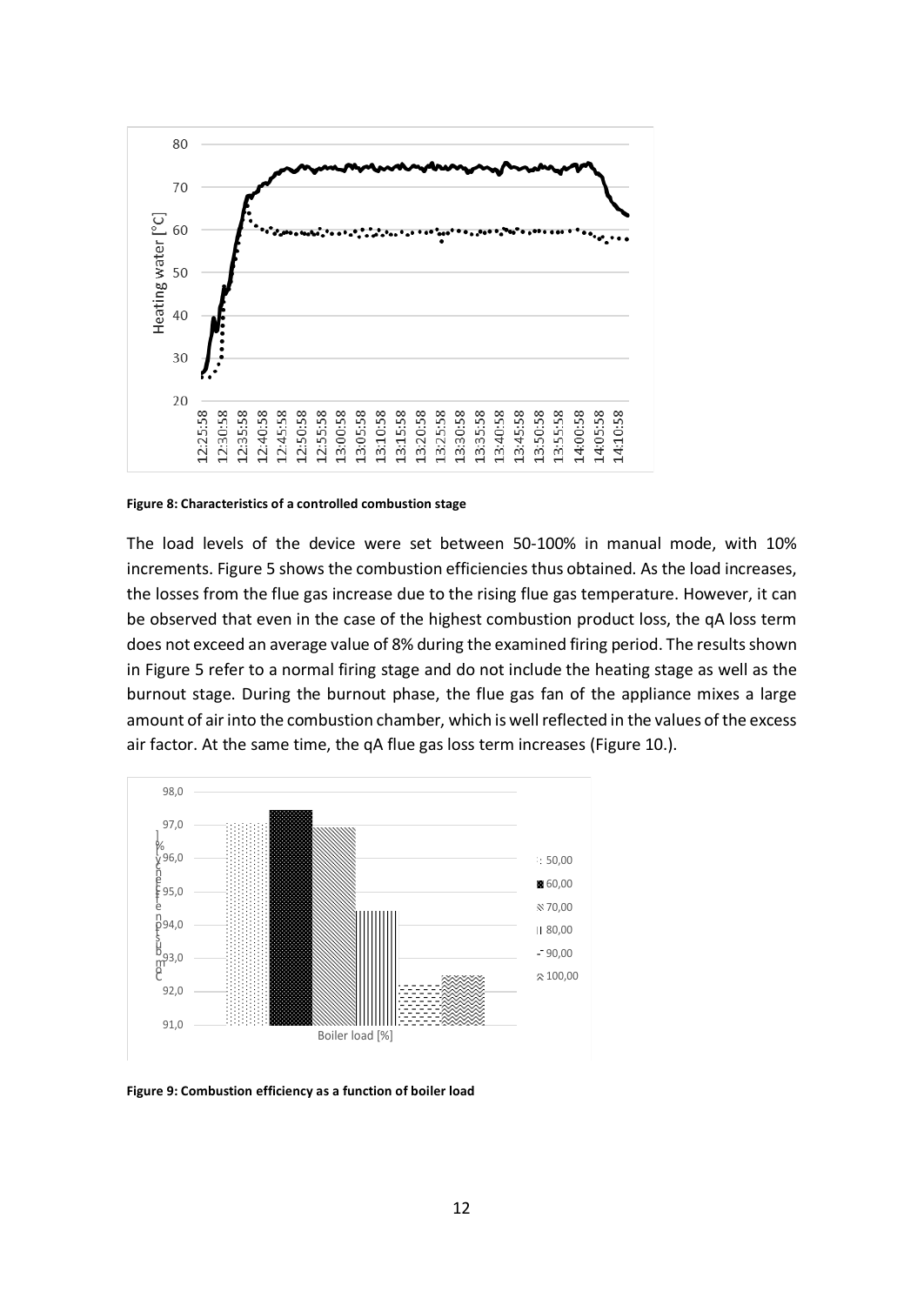

**Figure 10: Burnout phase characteristics**

Of the measured parameters, carbon monoxide and NOx emissions, which are of key importance according to the EN 303-5 standard, were included among the primary pollutant components to be examined. Figure 7 shows the values of CO and NOx emissions for different loads in ppm for the total firing time. In accordance with the limit value according to the standard EN 303-5, the limit values of 873 ppm CO for automatic feed biomass boilers classified in Class 4 are met at all load levels. The highest Class 5 436 ppm CO limits are met at 60 and 90% load.



**Figure 11: CO and NOx emissions as a function of loads**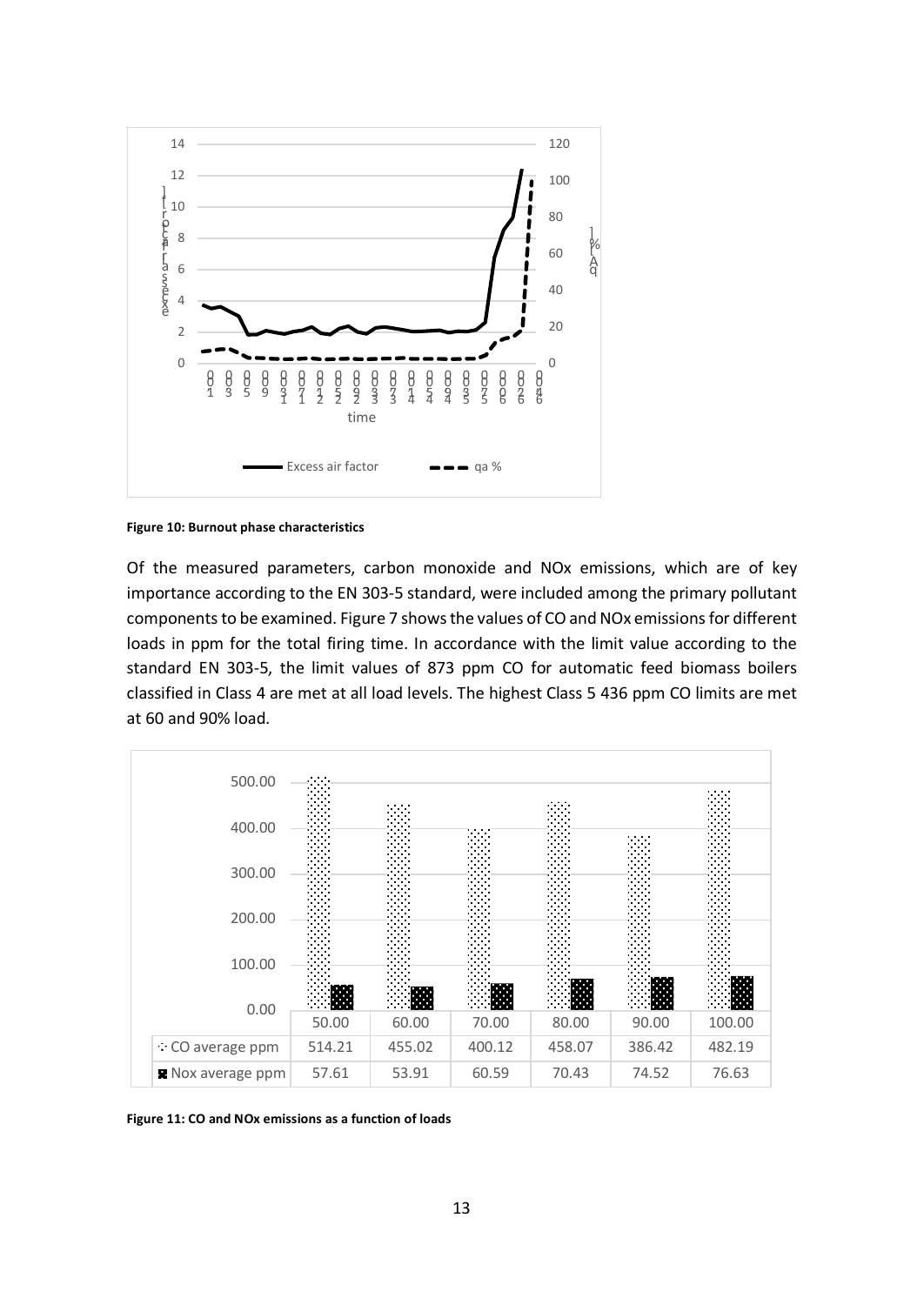Az NO<sub>x</sub> kibocsájtás esetén a ppm-ben mért értékeket az EN 303-5 szabvány szerint, mint NO<sub>2</sub> adjuk meg, mg/m<sup>3</sup>-re történő átszámítás esetén 2,05-ös átszámítási tényezőt kell alkalmazni. [2] Biomassza tüzelésű berendezések esetén 350 mg/m<sup>3</sup>-es határértéket kell figyelembe venni. A vizsgálatunk során a 100% terheléshez tartozó legmagasabb kibocsájtási érték 157,1 mg/m<sup>3</sup>-re adódott, ami a megengedett határértéken belül van. Mivel az NO<sub>x</sub> fejlődése tűztér hőmérséklet függő, így a kapott eredmények megfelelnek az elméleti feltevéseknek. Az 50 % os kazánterhelés esetén normál tüzelésű szakaszban 444 °C-os átlagos tűztérhőmérsékletet, míg 100%-os terhelés esetén 623 °C-os tűztérhőmérsékletet regisztráltunk.



**Figure 12: CO emission trajectory during the firing period**

Figure 12 shows how CO emissions develop from the ignition preparation stage to the end of the burnout stage. In the first stage of the measurement, fluctuating values close to 1000 ppm characterize the uncertain, imperfect combustion, which is not yet typical of the normal stage, and which occurs after approximately 15 minutes. After that in the normal stage the boiler operates with substantially constant emission values. The slight increase of every 8 minutes indicates the operation of the automatic feed screw, as it carries fuel into the firebox at these times. After perfect ignition of the freshly loaded pellet, the carbon monoxide emission values return to the characteristic values for that load. This process is repeated periodically until the boiler is switched off, and then, due to the large amount of air entering at the beginning of the burn-out phase, the quality of the combustion deteriorates, leading to imperfect combustion. This results in an outstanding CO emission value for the 15-minute interval of the burnout stage, which is also much lower than the emission values for the normal operation of conventional manual dosing boilers.

Condensing pellet boilers are also available for pellet boilers in single-family homes and public buildings. The principle of operation is similar to gas-fired condensing boilers. At return temperatures below 55 ° C, the condensation process starts, where the moisture content of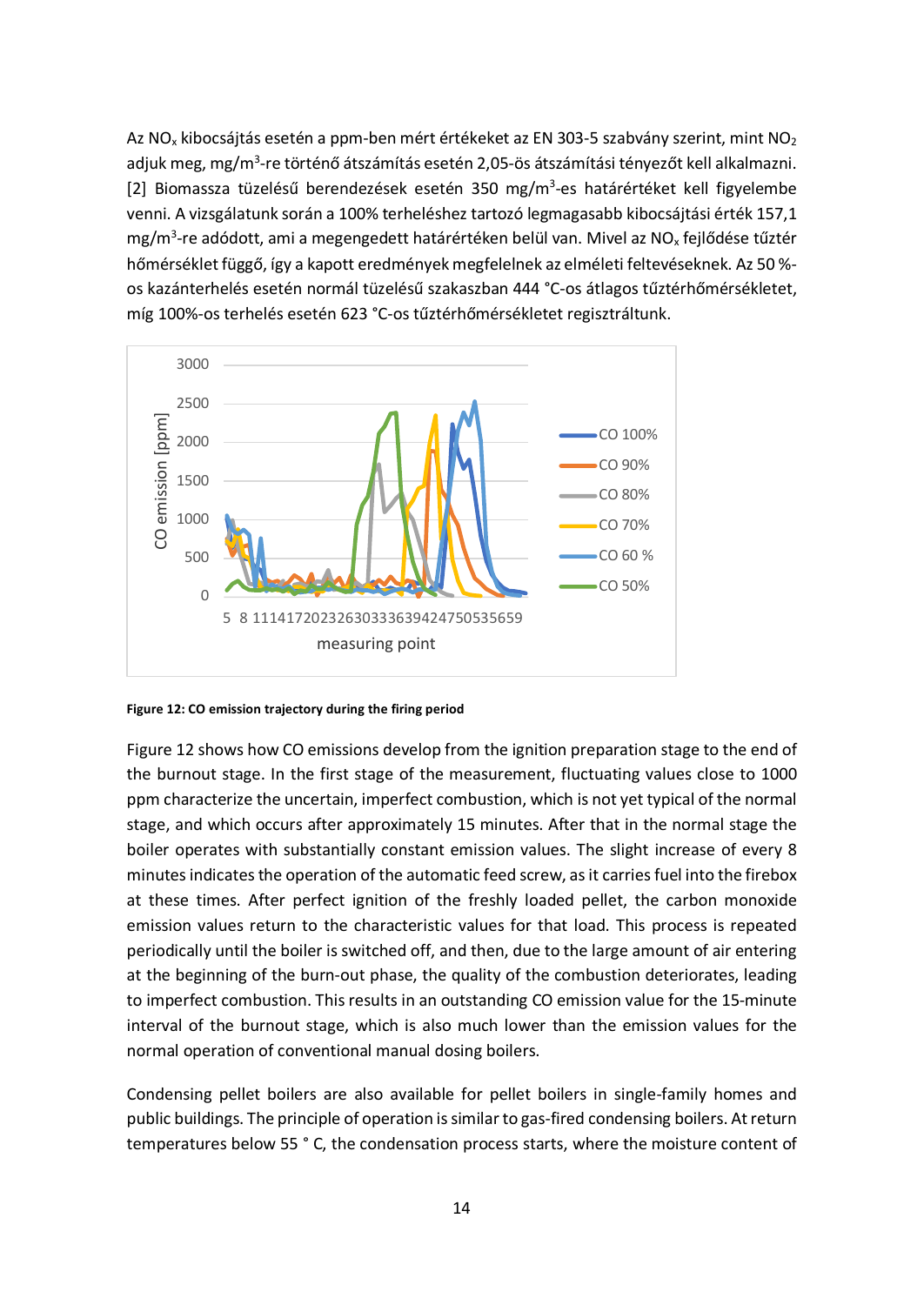the combustion product condenses. In this process, we can utilize the heat hidden in the phase change, due to which the high efficiency is due. At the same time, due to the lowtemperature combustion product, the combustion efficiency is also high, as low-energy combustion products leave through the chimney. Condensate is an acidic material, so the interior of the devices is made of acid-resistant material. Of course, the condensation process also occurs in the case of equipment operating independently of the device, but in these boilers the temperature of the low return temperature heating medium must be avoided and, if necessary, raised. For this purpose, it is necessary to install return temperature raising mixing valves, which, at a preset limit temperature, mix the heating medium from the flow heating medium into the return line with a temperature dangerous for condensation. In the case of conventional boilers, operation in condensing mode leads to boiler corrosion, which causes the unit to puncture. Fig. 13 shows an example of a solution for raising the temperature of the return medium.



**Figure 13: Temperature raising of the return water (www.eta.co.at)**

## 2.1.4 MODERN BOILER LAYOUT EXAMPLES

The automatic fuel dosing of modern pellet or wood chips fired equipment greatly facilitates the use of biomass fired boilers. Several important rules must be observed when arranging the boiler room. For fire protection reasons, we can only store enough fuel for one day in the same space as the boiler. This is true for all solid fuel equipment. As a result, the scaled fuel storage is located in a separate room from the boiler house. This should be seen in essentially the same way as the connection between a gas boiler room and a gas metering room. The boiler room must have a door that opens directly into the open air, through which byproducts formed during combustion can be carried out. The fuel tank must also be serviceable. There are several types of fuel packaging, it makes sense that the design of the tank must be adapted to the way the fuel is packed. The storage follows a special design, typically the room slopes to the lowest point of the room, so that the fuel is added to the feed auger. The auger is connected to the boiler housing, where it is connected to the boiler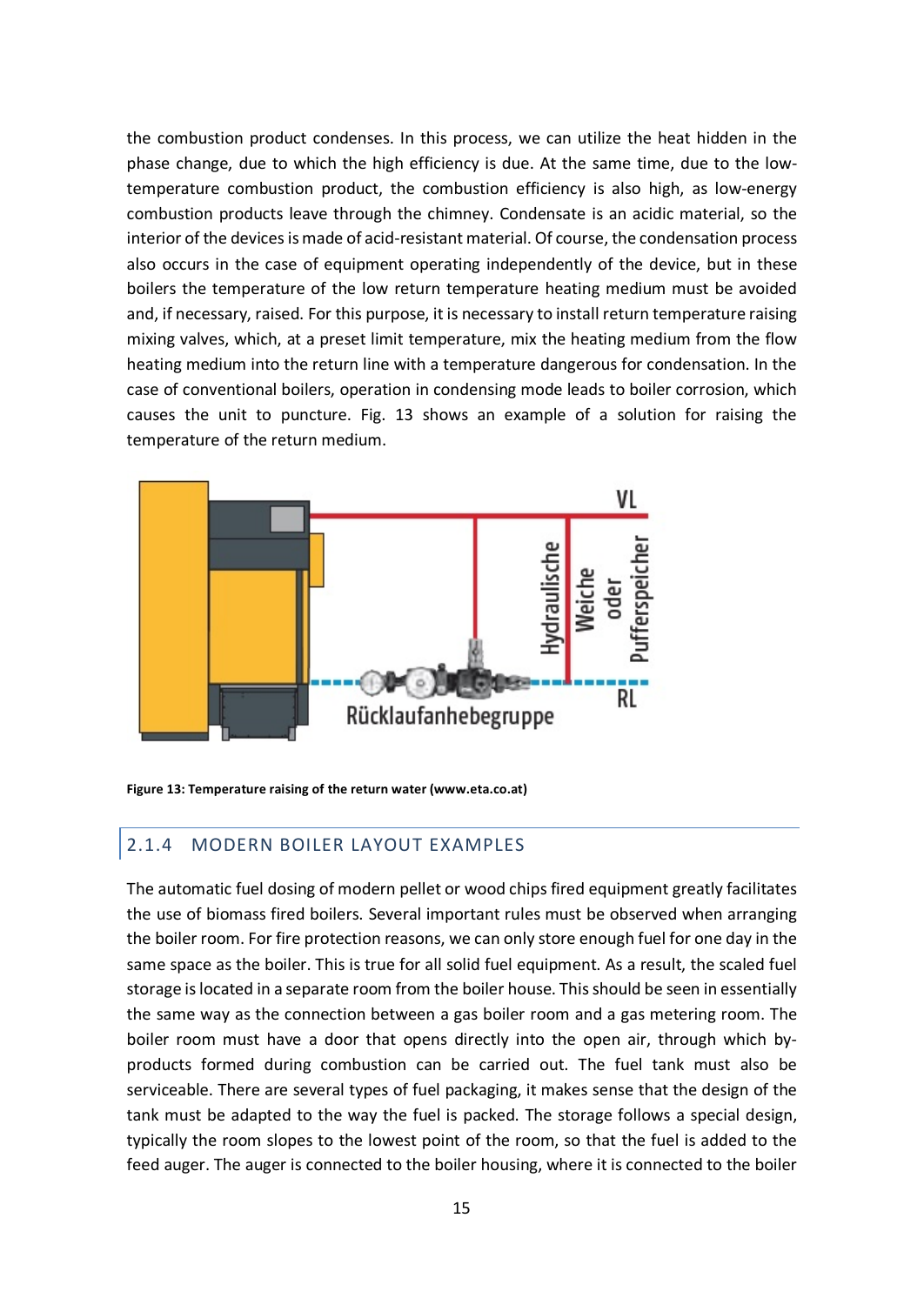via a fixed or flexible feeder. There is a damper on the boilers that closes in the event of an emergency, so that in the event of a burnout, the fire cannot spread into the fuel storage room. There are also vacuum systems where the system draws fuel into the boiler via a duct network. This is typically the case where it is difficult or impossible to build a screw system. The fuel tank can be placed either in the attic or next to a building, with a tank sunk into the ground. Each of the examples below is an illustrative system solution for Herz Pellet Boiler and its components.



**Figure 14: Flexible feeding spiral system**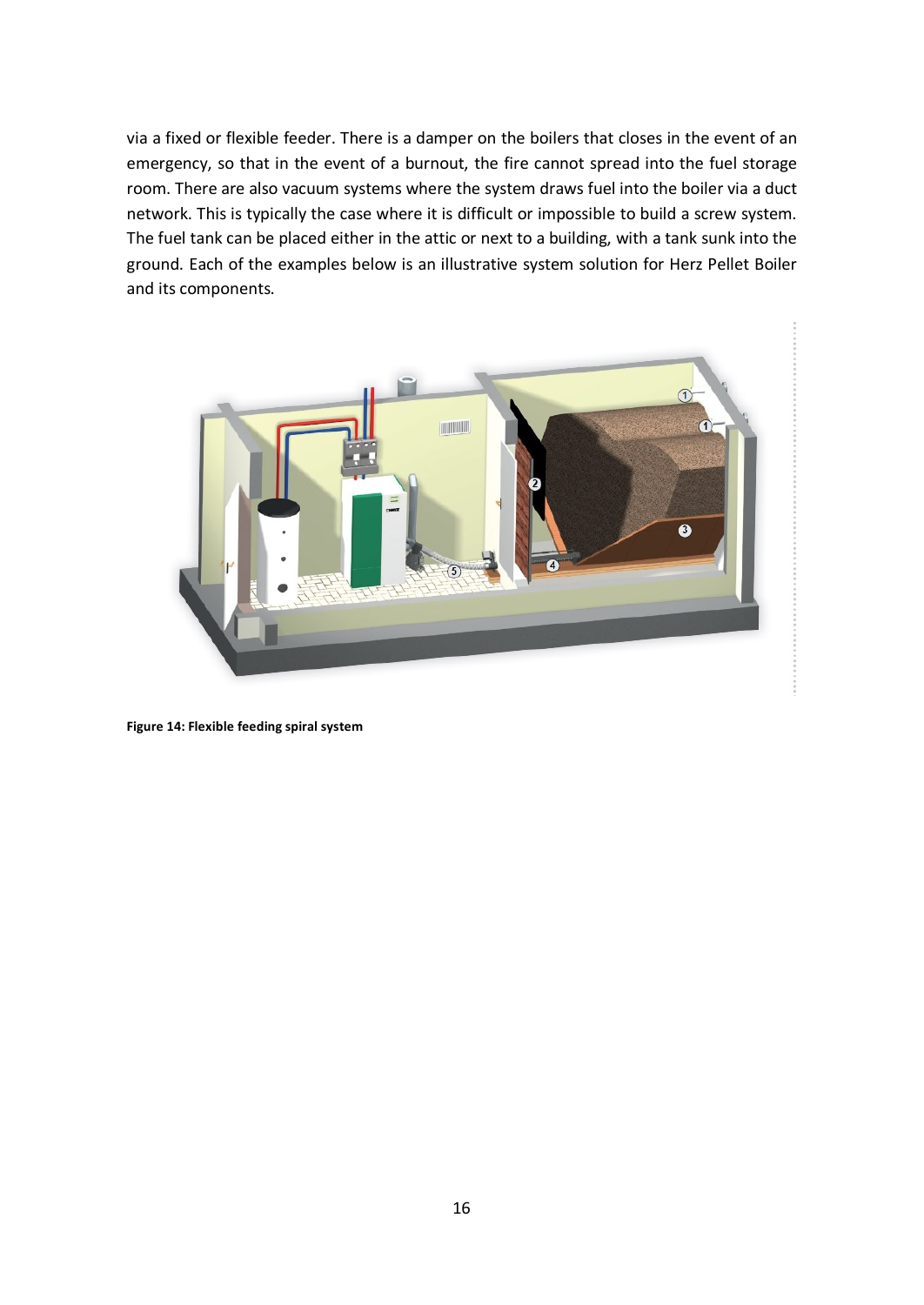

**Figure 15: "Dropped" feeding spiral system**



**Figure 16: Underground storage arranging**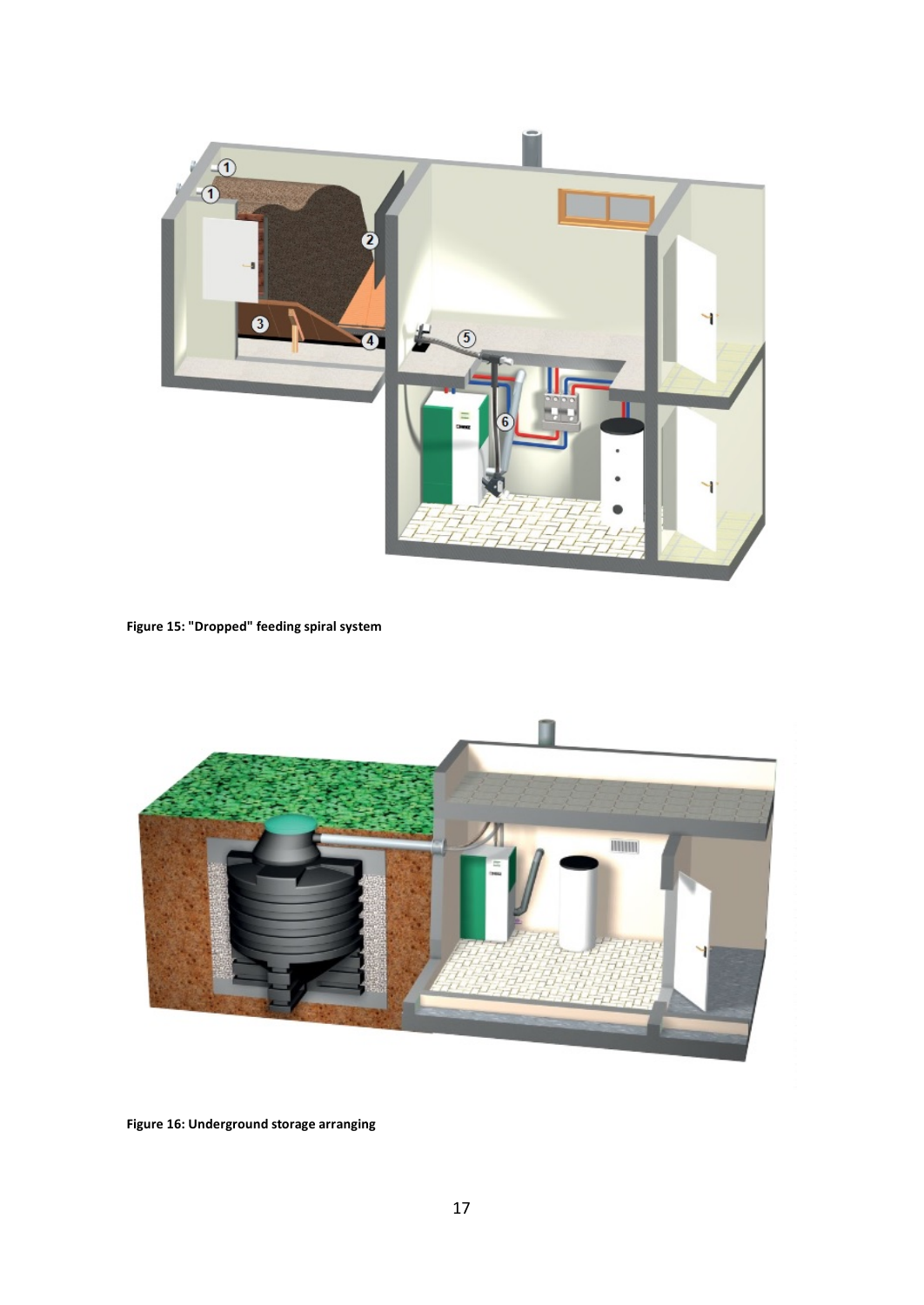# **3 FLUE GAS SYSTEMS**

As mentioned above, a proper system approach is also essential when installing biomassfired plants. The heart of our system is the boiler or fireplace, but the boiler is inoperable without proper combustion air and a precisely sized flue system.

To understand how chimneys work, these three parameters need to be considered together. Typically, a combustor is located in some interior space. It could be a boiler room or, in the case of a fireplace, the living space. As in the case of gas boilers, in the case of solid combustion we distinguish between combustion plants operating on a purely gravity principle or with a fan. As mentioned above, modern biomass boilers and fireplaces use a fan for proper combustion control, but most of the older equipment or fireplaces and stoves operate on a purely gravitational principle. The entire combustion process, including the corresponding flue gas discharge, is illustrated in Figure 17. [6]



#### **Figure 17: Chimney circle**

For the operation of the system, we introduce the so-called a chimney circuit where the combustion air, the combustion plant and the flue gas are treated together. The flue system has an effective pressure and draft. This cover must overcome the inlet resistance of the combustion air, the resistance of the appliance, the frictional and shape resistances in the chimney and, last but not least, the environmental effects, e.g. the wind pressure acting on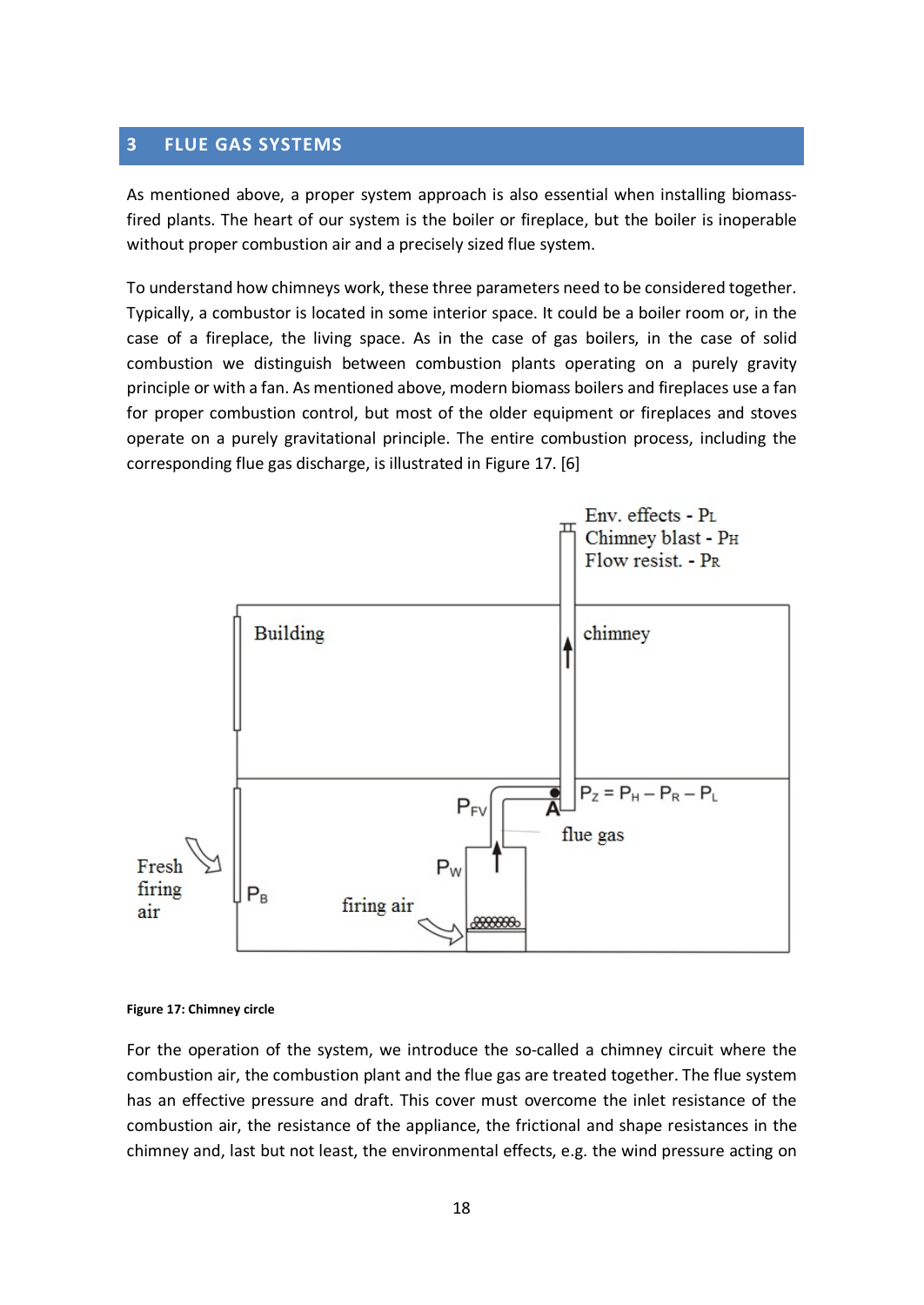the chimney. In the case of fan-operated combustion plants, the same principle is followed, only in that case the desired available pressure difference must be provided to the fan operating in the unit.

Symbols in the figure: $p_W$  - A tüzelőberendezéshez szükséges huzatigény

 $p_b$  – Air resistance flow resistance

 $p_{FV}$  – Flue pipe resistance

- $P_r$  Flow resistance of the flue gas passage
- $p_H$  Theoretical draft of the flue gas flight

 $p_L$  – Wind pressure

 $p_Z$  – Cover for the introduction of the combustion product of the vertical section of the flue system [6]

In order for the process to be self-sustaining, the introduction of combustion air must be ensured in all cases. If this is not the case for some reason, the flue gas discharge process will be stalled and backflow may occur. The phenomenon can be thought of as moving the plunger of a syringe. When the flow cross-section is free at the end of the syringe, the plunger can move freely. If the end of the syringe is gripped, the plunger cannot be moved. In the case of combustion plants, the air in the room is consumed in this form, and in the absence of adequate replenishment, the boiler begins to use the CO2 content of the flue gas for combustion, leading to imperfect combustion, which produces large amounts of CO. The same is true for open-fired gas boilers. This phenomenon is especially true for equipment operating in long-term living spaces, such as fireplaces or stoves. Section 1.4.1. When dimensioning the combustion air supply system in Chapter II, the flow and shape resistances of the air supply system of the closed combustion chamber fireplace into the chimney circuit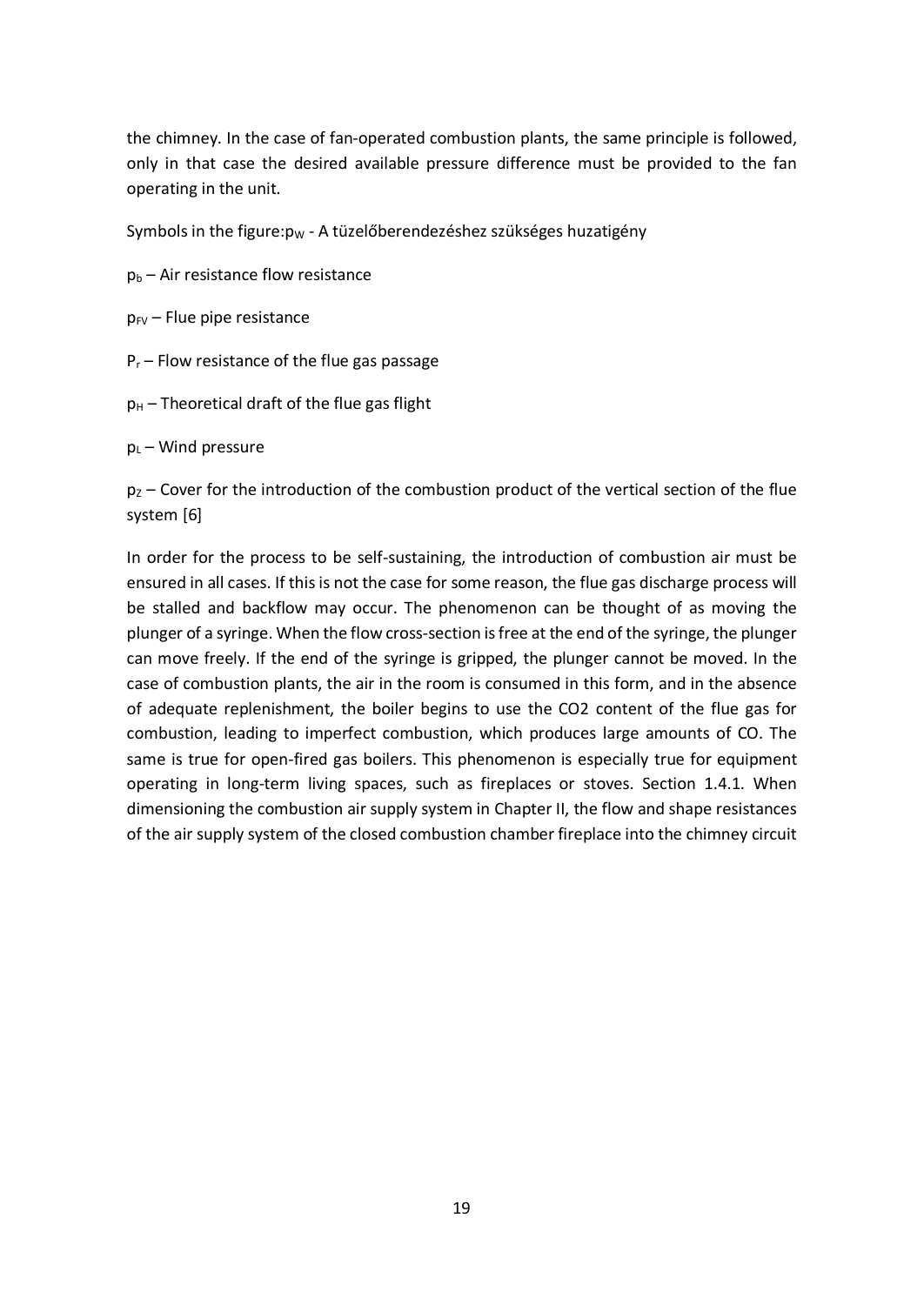system must also be taken into account. This air intake system can also be implemented with a built-in flue system with a ventilation chimney.



#### **Figure 18: Standard marking of a flue gas system**

In the case of systems using solid fuels, flue systems have special requirements. Figure 18 shows the designation of a chimney element for use in a solid fuel system. The first term indicates the number of the relevant standard, followed by the temperature class. In the case of wood burning, if a non-condensing pellet boiler is used, our flue gas temperature is characterized by a high flue gas temperature. In the case of conventional boilers, a temperature of 200-250 ° C can be reached. In the case of pellet or wood gasification boilers, this temperature is around 100-150 ° C. The next term indicates the pressure class of the system. In the case of class P, the chimney is suitable for pressurized flue gas discharge, ie for receiving boilers with a fan. In case of rating N, only gravity flue discharge can be realized! The following paparmeter shows the resistance to corrosion, and last but not least the last member illustrates the class of resistance to soot burning. According to the presented standard, it is clear that even in the case of flue systems, only system-type chimneys should be implemented with qualified components.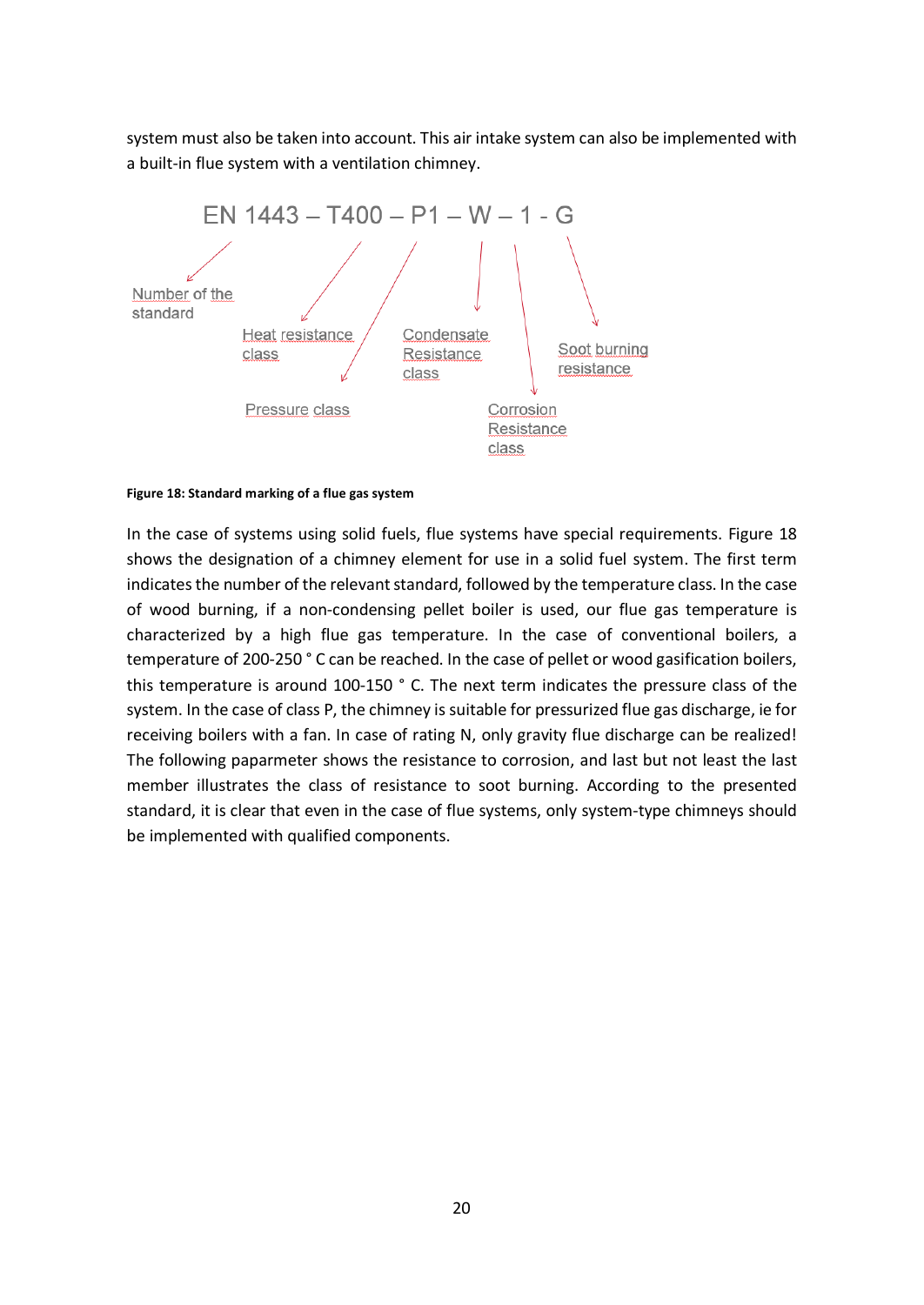#### **4 REFERENCES**

- [1] "European Commission," 2021. [Online]. [Hozzáférés dátuma: 01. 2021].
- [2] *EN 303-5 Standard,* 2013.
- [3] P. Dr. Tóth, M. Dr. Bulla és G. Dr. Nagy, "A biomassza energetikai hasznosítása, energiatermelés biomasszából," 2011.
- [4] European Union, "Útmutató a biomassza lépcsőzetes hasznosításához a fás biomassza felhasználásának válogatott bevált gyakorlatait szemléltető példákkal," Luxembourg, 2019.
- [5] N. Érces, *Biomassza tüzelés - BSC épületgépészeti mérések felkészülési segédlet,* BME ÉPGET.
- [6] N. Érces és L. Kajtár, "Szilárd tüzelésű kazán üzemviteli vizsgálata különböző tüzelőanyagokkal," *Magyar Épületgépészet,* 2020.
- [7] B. Lajos, Szerző, *7. Gázkészülékek égéstermék- elvezetése Természetes huzatú, nyitott égésterű gázfogyasztó berendezések.* [Performance]. BME ÉPGET , 2019..
- [8] D. J., C. M. és A. J. L. T., "Test of a small domestic boiler using different pellets," *Biomass ans Bioenergy,* %1. kötet27, pp. 531-539, 2004.
- [9] N. O.K., P. M. S., W. M., M. M. H., N. M., G. S., F. P., A. R., H. K., B. H. G. és T. M., "Annual dansih informative inventory reoprt to UNECE," Danish Centre for Environment and Energy, 2016.
- [10] K. P.-K. Kristensen, "Air pollution from residential combustion," The Dansih Ecological Council.
- [11] S. Clara, P. Henar és M. Esperanza, "Pine chips combustion in a 50 kW domestic biomass boiler," *Fuel,* pp. 564-573, 2013.
- [12] S. Bram, J. De Ruyck és D. Lavric, "Using biomass: a system perturbation analysis," *Applied Energy,* pp. 194-201, 2009.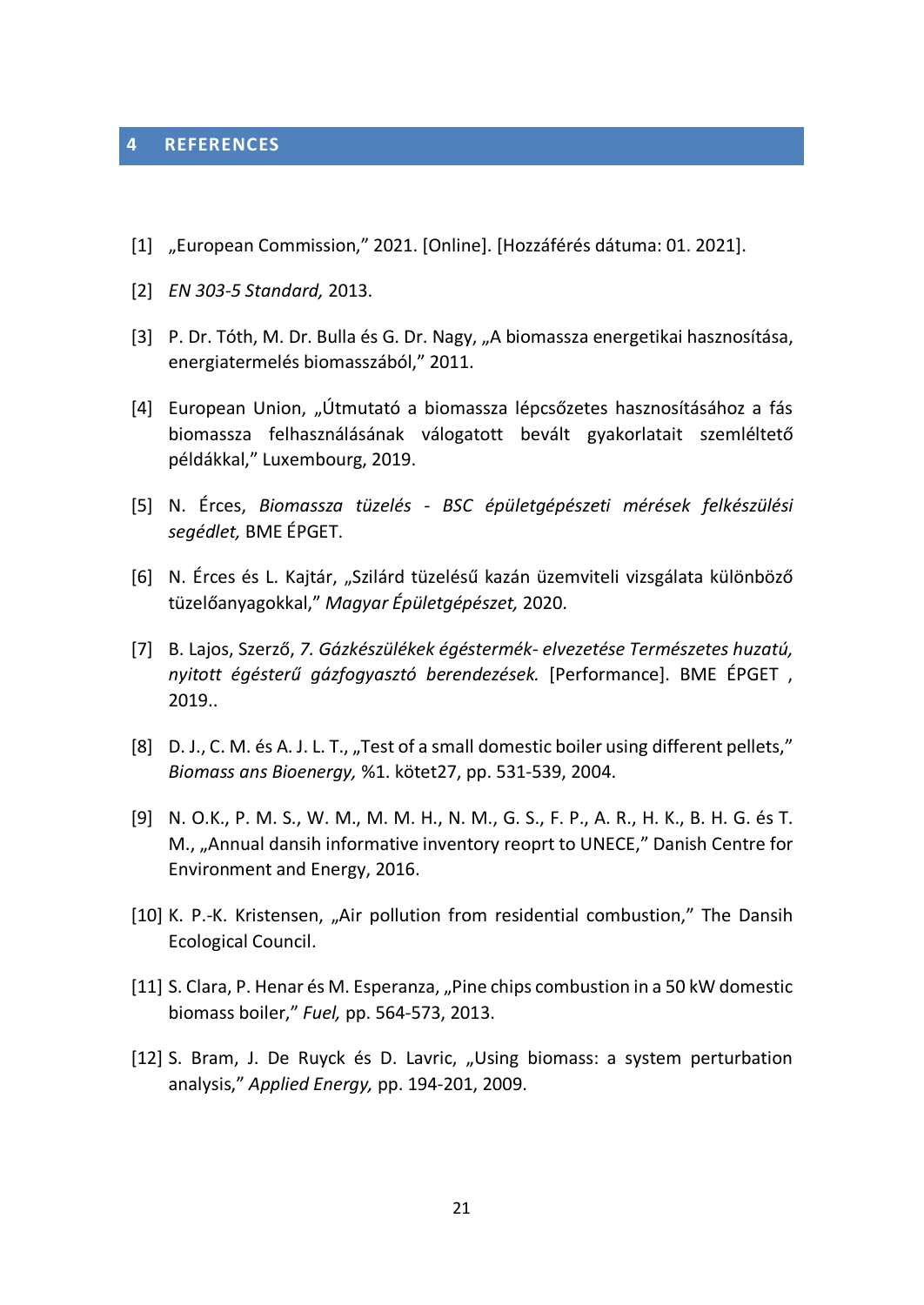| figure 1: Égési levegő igények alakulása különböző teljesítményű berendezések esetén  4 |
|-----------------------------------------------------------------------------------------|
| figure 2: Szilárd tüzelésű kazán CO kibocsátása különböző égési levegőellátás mellett 5 |
|                                                                                         |
|                                                                                         |
|                                                                                         |
|                                                                                         |
|                                                                                         |
|                                                                                         |
| Figure 9: Tüzeléstechnikai hatásfok a kazánterhelés függvényében  12                    |
|                                                                                         |
|                                                                                         |
|                                                                                         |
| Figure 13: Temperature raising of the return water (www.eta.co.at) 15                   |
|                                                                                         |
|                                                                                         |
|                                                                                         |
|                                                                                         |
|                                                                                         |
| Figure 19: KÉZI ADAGOLÁSÚ SZILÁRD TÜZELÉSŰ KAZÁN PADLÓFŰTÉSSEL ÉS HMV TÁROLÓVAL         |
| Figure 20: Kézi adagolású szilárd tüzelésű kazán padlófűtéssel és frissvíz modulos HMV  |
| Figure 21: Pellet tüzelésű kazán kazánházi osztó-gyűjtő rendszerrel, HMV termeléssel    |